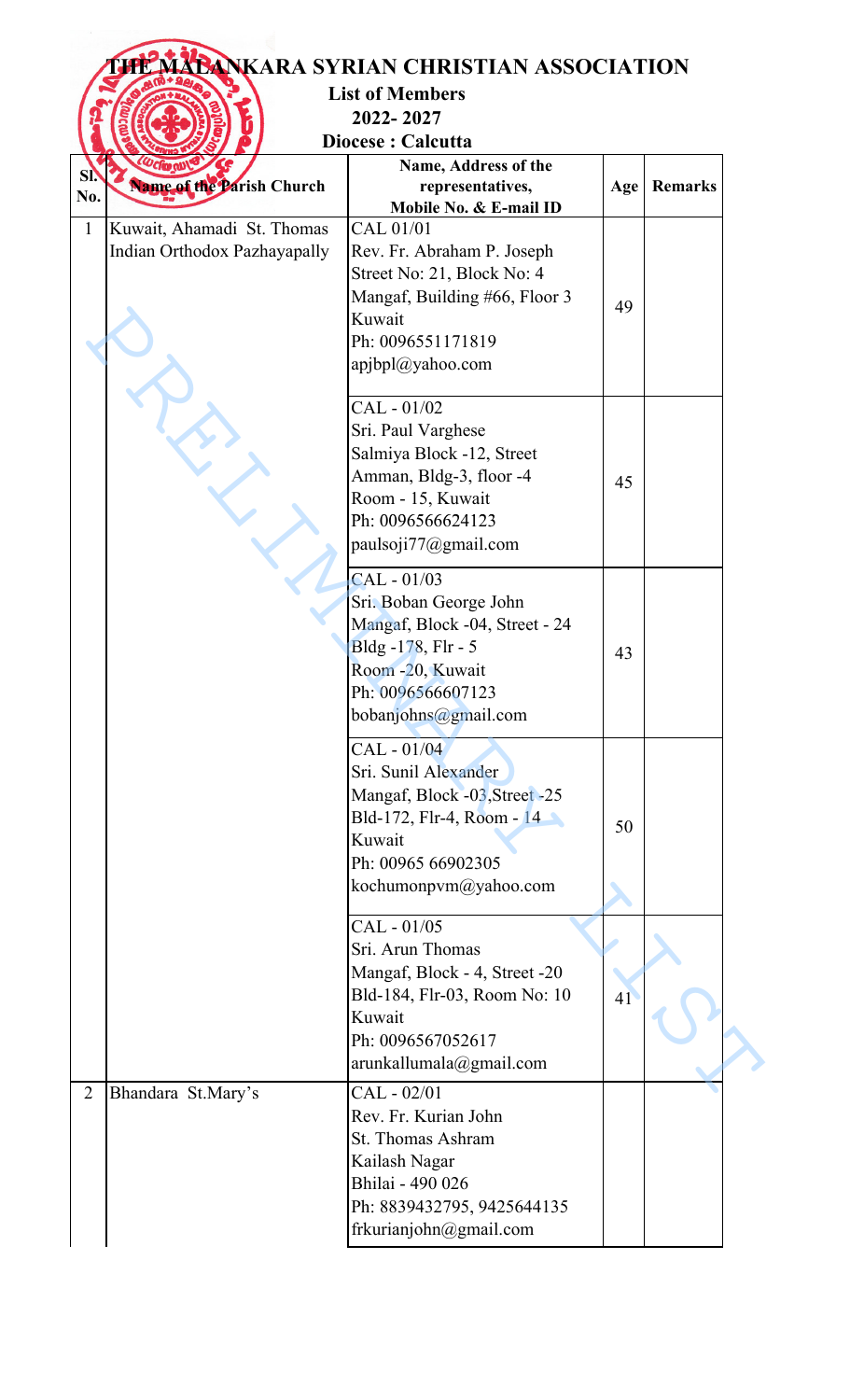|                |                               | CAL - 02/02                     |    |  |
|----------------|-------------------------------|---------------------------------|----|--|
|                |                               | Sri. K. T. Kuriakose            |    |  |
|                |                               |                                 |    |  |
|                |                               | St. Mary's School, Bhandara     |    |  |
|                |                               | Pin: 441904                     |    |  |
|                |                               | Ph: 9371015375                  |    |  |
|                |                               | thomasbhandara@gmail.com        |    |  |
| $\overline{3}$ | <b>Bilaspur Mar Gregorios</b> | CAL - 03/01                     |    |  |
|                |                               | Rev. Fr. Dynu Kurian            |    |  |
|                |                               | Mar Gregorios Orthodox Syrian   |    |  |
|                |                               | Church, Bharatiya Nagar,        |    |  |
|                |                               | Bilaspur - 495 001              | 40 |  |
|                |                               | Ph: 8319379269                  |    |  |
|                |                               | kuriandynu100@gmail.com         |    |  |
|                |                               |                                 |    |  |
|                |                               | CAL - 03/02                     |    |  |
|                |                               | Sri. Anil K. Thomas             |    |  |
|                |                               | Ramakrishna Enclave             |    |  |
|                |                               |                                 |    |  |
|                |                               | Ameri Road,                     | 57 |  |
|                |                               | Opp: St. Francis School         |    |  |
|                |                               | <b>Bilaspur - 495001</b>        |    |  |
|                |                               | Ph: 9303161006                  |    |  |
| 4              | Bhopal St. Thomas Cathedral   | CAL - 04/01                     |    |  |
|                |                               | Rev. Fr. Sanju John             |    |  |
|                |                               | St. Thomas Orthodox Cathedral   |    |  |
|                |                               | 61, Ashoka Garden, Govind Pura, | 59 |  |
|                |                               | Bhopal - 462023                 |    |  |
|                |                               | Ph: 9424233940                  |    |  |
|                |                               | sanjuachen@gmail.com            |    |  |
|                |                               | CAL - 04/02                     |    |  |
|                |                               | Sri. Babu Thomas                |    |  |
|                |                               | St. George School               |    |  |
|                |                               | Karond, Bhopal                  | 56 |  |
|                |                               | Ph: 9425660539                  |    |  |
|                |                               | babuthomas296@gmail.com         |    |  |
|                |                               | CAL-04/03                       |    |  |
|                |                               | Sri. Abey P. Mathew             |    |  |
|                |                               | F-4/4, Professor Colony         |    |  |
|                |                               | Bhopal                          | 51 |  |
|                |                               | Ph: 9425018558                  |    |  |
|                |                               | ashine2008@gmail.com            |    |  |
|                |                               | CAL - 04/04                     |    |  |
|                |                               | Sri. K. M. Thomas               |    |  |
|                |                               | MIG - 119                       |    |  |
|                |                               | Old Subhash Nagar               | 56 |  |
|                |                               | Bhopal                          |    |  |
|                |                               | Ph: 9826382900                  |    |  |
|                |                               | CAL - 04/05                     |    |  |
|                |                               | Sri. Thomas mathew              |    |  |
|                |                               | 115, Vaishali                   |    |  |
|                |                               | Surendra Place                  | 59 |  |
|                |                               | Hoshngald                       |    |  |
|                |                               | Bopal                           |    |  |
|                |                               | Ph: 9893617355                  |    |  |
|                |                               |                                 |    |  |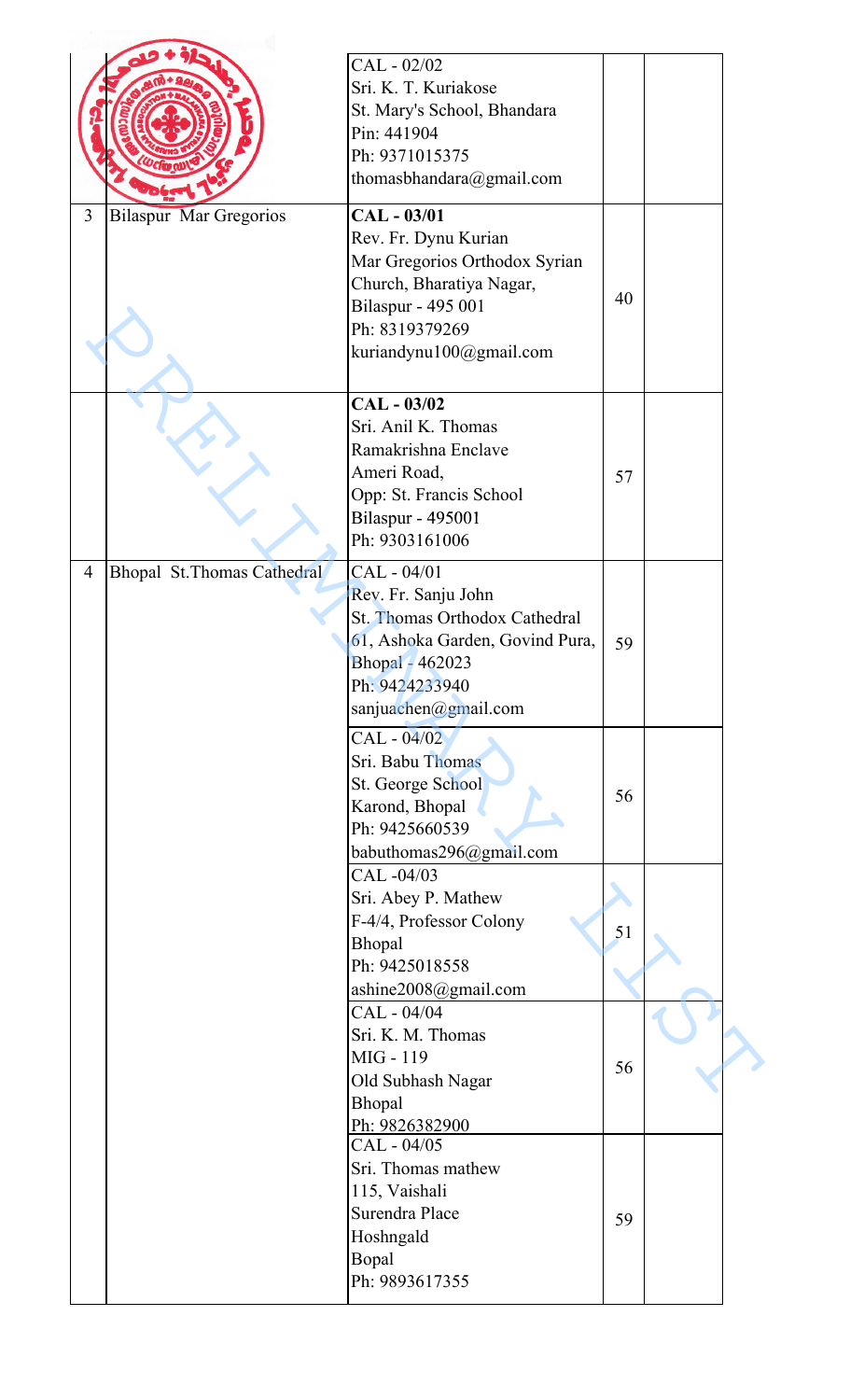| 5 <sub>1</sub>           | Bokaro St.Mar                     | CAL - 05/01<br>Rev. Fr. Mathew Thomas<br>St. Mary's Nursery School<br>Sector - 4/e, B. S. City<br>Bokaro, Jharkhand - 827004<br>Ph: 9752606678<br>frmathewthomas@gmail.com                           | 43 |  |
|--------------------------|-----------------------------------|------------------------------------------------------------------------------------------------------------------------------------------------------------------------------------------------------|----|--|
|                          |                                   | CAL - 05/02<br>Sri. Reji K. John<br>Plot No: 15, St. Xaviers Staff<br>Qurtrs, QR No: D-1<br>Sector, V/B, B. S City<br>Bokaro, Jharkhand - 827006<br>Ph: 9431509152<br>rejifbc@gmail.com              | 56 |  |
| 6                        | Bhuvaneshwar St.George            | CAL - 06/01<br>Rev. Fr. Shaji M. Baby<br>St. George Orthodox Church<br>Plot No: 1266<br>Nayapalli, Bhubneswar<br>Odisha<br>Ph: 9446600107, 8926068701<br>frshajimukadiyel $123$ @gmail.com           | 59 |  |
|                          |                                   | $CAL - 06/02$<br>Sri. Alex Mathew<br>Plot No: 212, Sebathi Sadan<br>Prachi Enclave,<br>Chandrashekharpur,<br>Bhubaneswar, Odissa - 751016<br>alexsajan101061@gmail.com<br>Ph: 8848081216, 9437483499 | 61 |  |
| $\overline{\mathcal{L}}$ | Bhilai Mar Gregorios<br>Cathedral | CAL - 07/01<br>V. Rev. Thomas Ramban<br>St. Thomas Ashram<br>Kailashnagar<br>Bhilai - 490 026<br>Ph: 98264 22770<br>rajuthomasachen@gmail.com                                                        | 60 |  |
|                          |                                   | CAL - 07/02<br>Sri. Mathews David C<br>Qr No: 9-C, Street - 76<br>Sector - 6, Bhilai - 490006<br>Ph: 9826150488<br>mathewdavid68@gmail.com                                                           | 54 |  |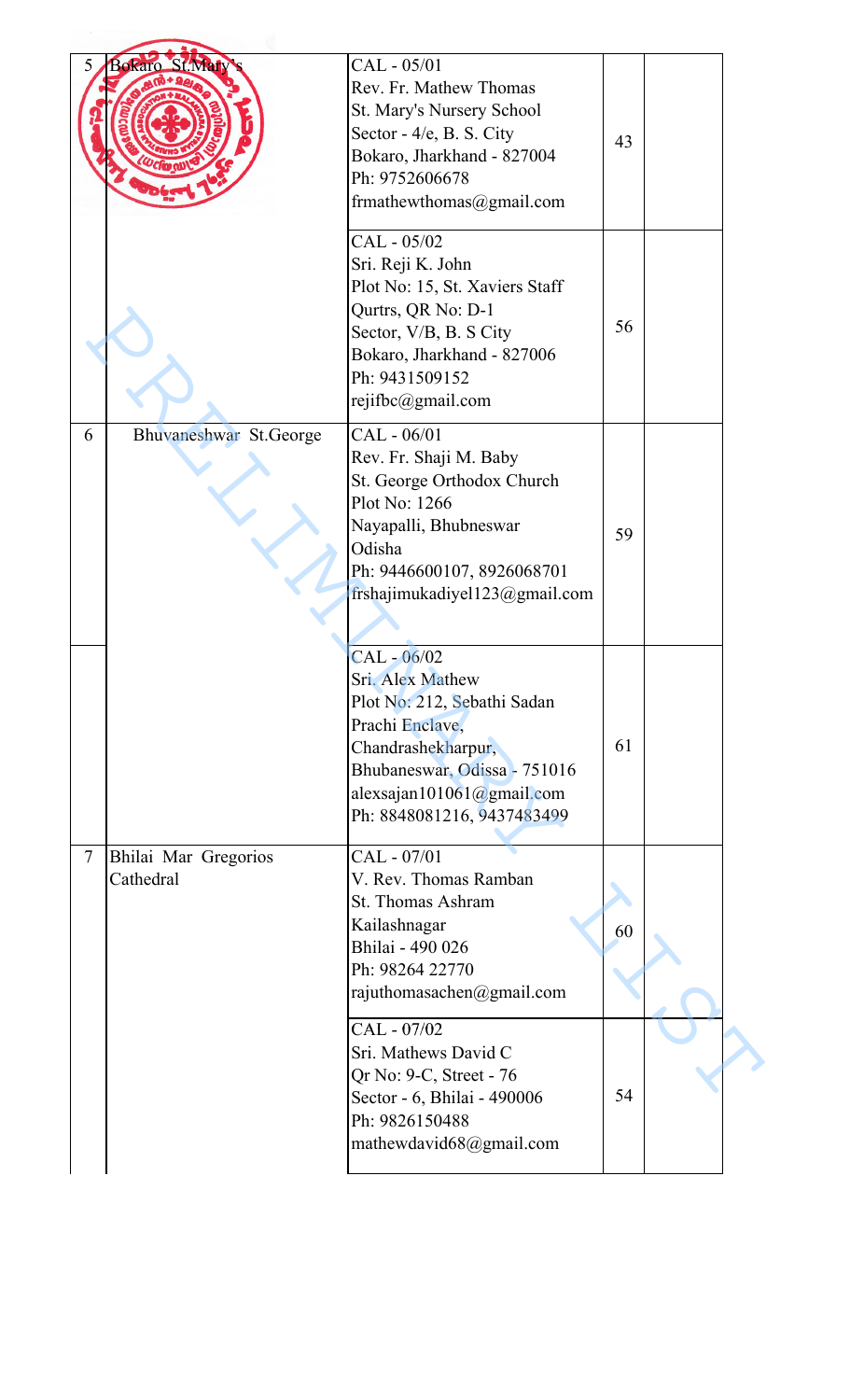|   |                               | CAL - 07/03<br>Sri. Joji Mathew<br>HIG I/340, BORSI<br>Durg. Chatttisgarh (dist)<br>Pin: 491001<br>Ph: 9329010414<br>joji65@yahoo.com                            | 56 |  |
|---|-------------------------------|------------------------------------------------------------------------------------------------------------------------------------------------------------------|----|--|
|   |                               | CAL - 07/04<br>Sri. Suresh Jacob<br>MIG-2/187, HUDCO<br>Bhilai (West)<br>Durg (Dist)<br>Chatttisgarh - 490 009<br>Ph: 9893007217<br>sureshjacob91@gmail.com      | 60 |  |
| 8 | Calcutta St. Thomas Cathedral | CAL - 08/01<br>Rev. Fr. Anil K. Varghese<br>Calcutta St. Thomas Orthodox<br>Cathedral<br>19, Smithlane, Kolkata - 13<br>Ph: 9479582294<br>karumpilachan@yahoo.in | 47 |  |
|   |                               | CAL - 08/02<br>Sri. V. S. Chacko<br>Calcutta St. Thomas Orthodox<br>Cathedral<br>19, Smithlane, Kolkata - 13<br>Ph: 9674132219<br>valiyaparambilskaria@gmail.com | 70 |  |
|   |                               | CAL - 08/03<br>Sri. K. V. Mathew<br>Calcutta St. Thomas Orthodox<br>Cathedral<br>19, Smithlane, Kolkata - 13<br>Ph: 9051036676<br>mathew.kotta@gmail.com         | 66 |  |
| 9 | Chandrapur Mar Gregorios      | CAL-09/01<br>Rev. Fr. Bijin George<br>Parackal House<br>Chittoor Jn.<br>Konni P.O, Pathanamthitta                                                                | 52 |  |
|   |                               | <b>CAL-09/02</b><br>Sri. Georgekutty Lukose<br>Bhavana Eng. Works<br>C-11, Industrial Estate Main road<br>Chandrapur                                             | 69 |  |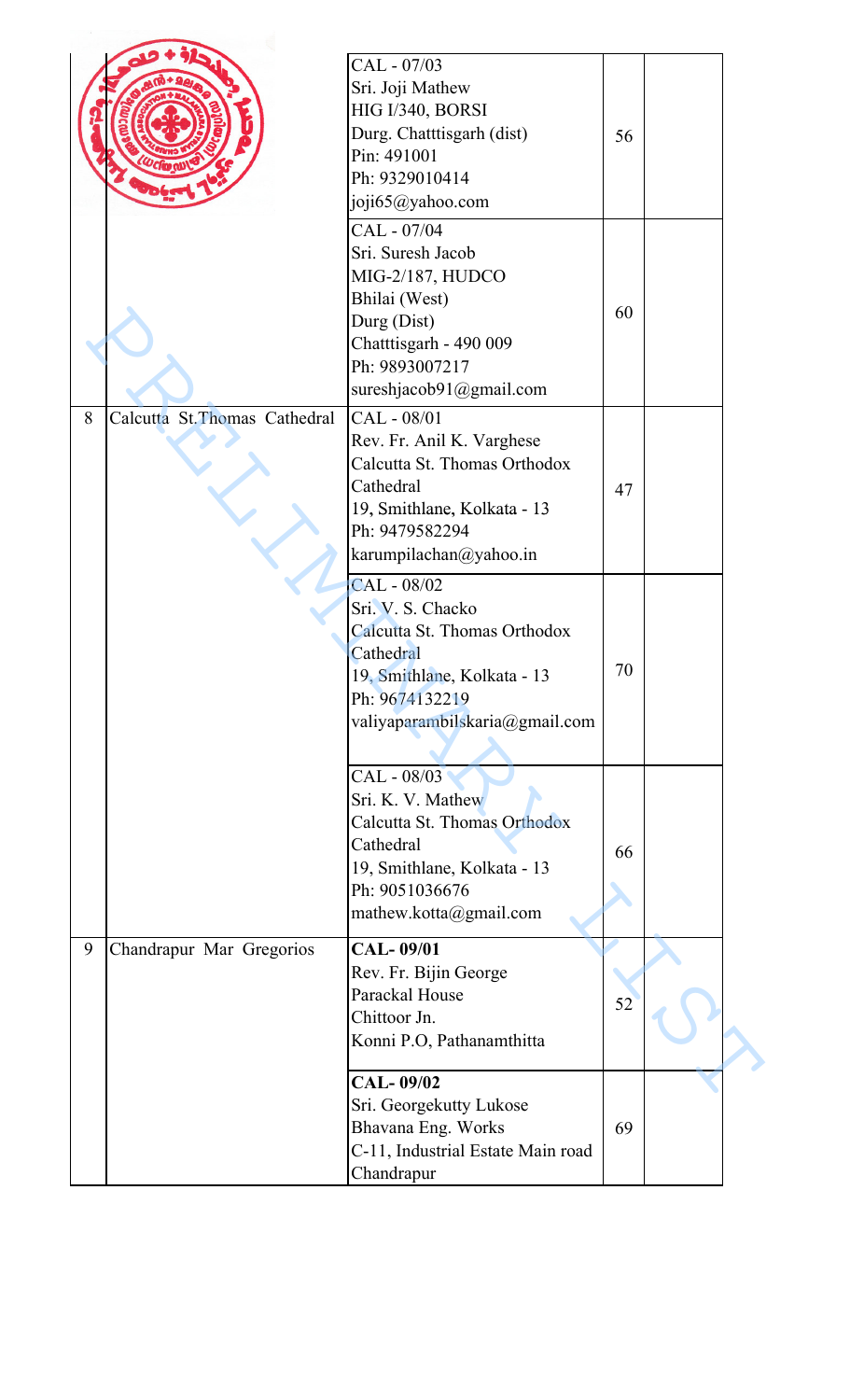| 10 | <b>Cuttack St. Georg</b> | CAL - 10/01<br>Rev. Fr. Regi C. Varghese<br>St. George Orthodox Syrian                                                                                                                                  |    |  |
|----|--------------------------|---------------------------------------------------------------------------------------------------------------------------------------------------------------------------------------------------------|----|--|
|    |                          | Church<br>Sutahata, Christian Sahi<br>Cuttack - 753 001, Odisha<br>Ph: 9470591856                                                                                                                       | 53 |  |
|    |                          | rejicvachen@gmail.com                                                                                                                                                                                   |    |  |
|    |                          | CAL-10/02<br>Sri. V. E. Mathew<br>Plot No: $277$<br>Mahanadi Vihar<br>Cuttack, Odisha<br>Ph: 9437047418                                                                                                 | 59 |  |
|    |                          | mathewve18@gmail.com                                                                                                                                                                                    |    |  |
| 11 | Chirimiri St.George      | CAL - 11/01<br>Rev. Fr. Joshi Varghese<br><b>St. Thomas Mission</b><br>Kailash Nagar<br>Bhilai, Chattisgarh<br>Ph: 8989649463<br>fjv8765@gmail.com                                                      | 45 |  |
|    |                          | CAL - 11/02<br>Sri. Stephen Daniel<br>B/12/327 Godiripara<br>B Type, Kurussia P. O<br>Koreya Dist, Chirimiri<br>Chattisgarh<br>Ph: 7987840419<br>stephendaniel $011$ ( $@g$ mail.com                    | 55 |  |
|    | 12 Dimapur Mar Gregorios | CAL - 12/01<br>Rev. Fr. Dr. Shibu Varghese<br><b>MGOS Church</b><br>Midland Dimepur<br>Nagaland - 797112<br>Ph: No: 9436831645<br>psvargheseachen@gmail.com                                             | 45 |  |
|    |                          | CAL - 12/02<br>Sri. Mr. K. C. Thomas<br><b>VISA Apartment</b><br>H. No: 11, Midland, Dimapur<br>Nagaland - 797112<br>Ph: 9436004992                                                                     | 65 |  |
| 13 | Dhanpuri Mar Gregorios   | CAL - 13/01<br>Rev. Fr. Joseph Sunny John<br>MGM Higher Secondary School,<br>Railway Colony<br>Dhanpuri P.O<br><b>Shahdol Dist</b><br>Madhyapradesh - 484 114<br>Ph: 9575715375<br>jsj_john06@yahoo.com | 58 |  |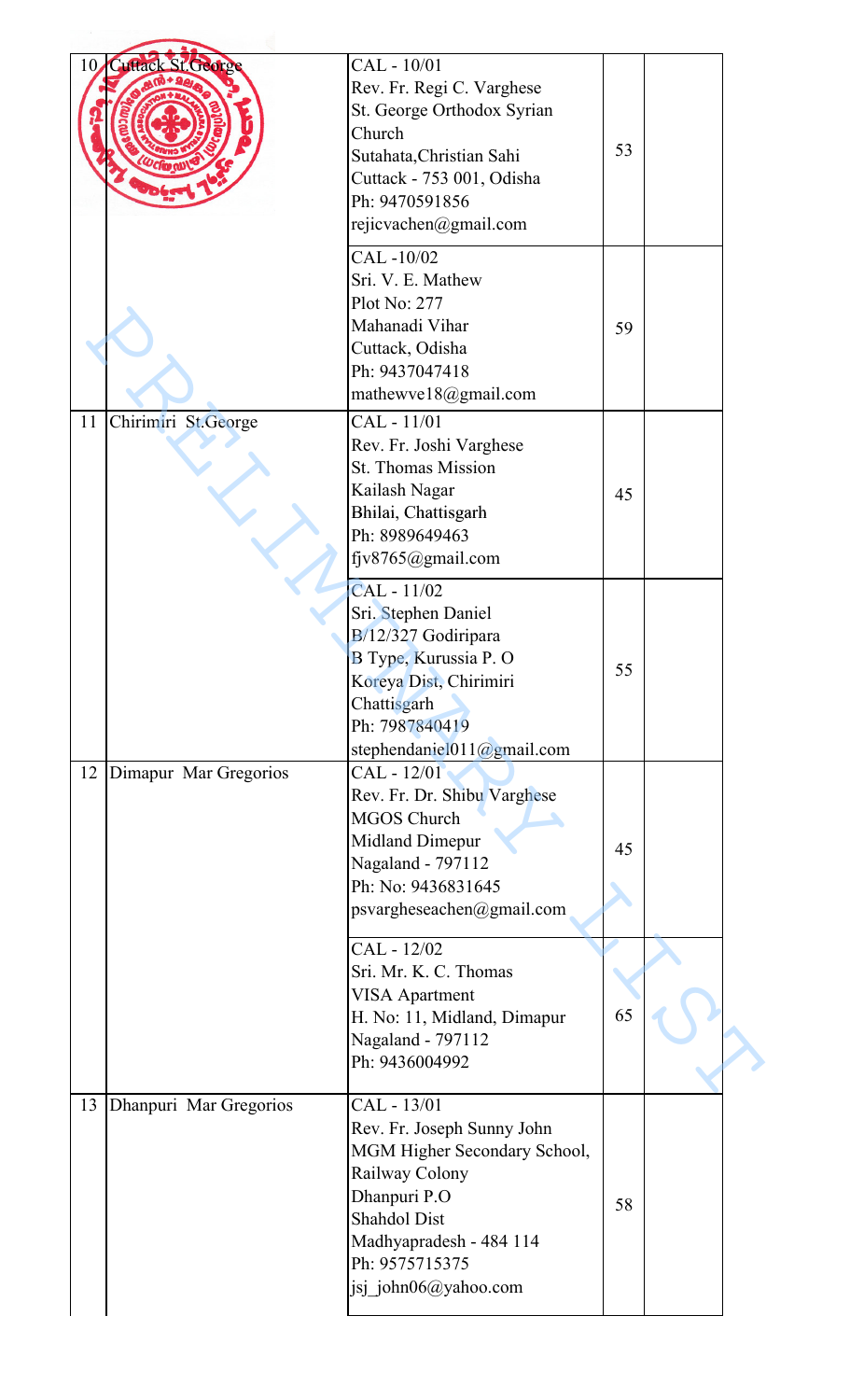|    |                                           | CAL - 13/02<br>Sri. Manoj Abraham<br>Abhishek Villa, Jalsa<br>Restaurant P O, Dhanpuri Dist<br>Shahdol (MP) - 484114<br>Ph: 9630254356, 8770785005<br>abrahammanoj15@gmail.com | 54 |  |
|----|-------------------------------------------|--------------------------------------------------------------------------------------------------------------------------------------------------------------------------------|----|--|
| 14 | Durgapur St.George                        | CAL - 14/01<br>Rev. Fr. Shaiju Philip<br>St. Gregorios School,<br>B.H. Road, Green Park, Joka,<br>Kolkata - 700 104<br>West Bengal<br>Ph: 9430588636, 7992325453               | 42 |  |
|    |                                           | CAL - 14/02<br>Sri. Chacko Varghese<br>Mc -2, 7b, Iq City,<br>Sovapur, Durgapur - 6<br>Burdwan (Dt)<br>West Bengal - 71 206<br>Mob: 9633556894                                 | 65 |  |
| 15 | Hathital Mar Gregorios<br>Orthodox Church | <b>CAL-15/01</b><br>Rev. Fr. Jobby Peter<br>MGM Hr. Sec. School<br>Gupteshwar Road Hathital<br>Jabalpur, MP - 482001<br>Ph: 6282409318<br>frjobby@gmail.com                    | 47 |  |
|    |                                           | <b>CAL-15/02</b><br>Sri. Sajive Oommen<br>H. No: 1201, Chapper<br>Rampur, Jabalpur<br>M. P - 482001<br>Ph: 7581967673<br>sajive76@gmail.com                                    | 45 |  |
| 16 | Hoshangabad St. George<br>Orthodox Church | CAL - 16/01<br>Rev. Fr. George Varghese<br><b>St. Thomas Mission</b><br>Kailash Nagar, Bhilai<br>Durg, Chattisgarh - 490026                                                    |    |  |
|    |                                           | CAL - 16/02<br>Sri. Stephen Ninan                                                                                                                                              |    |  |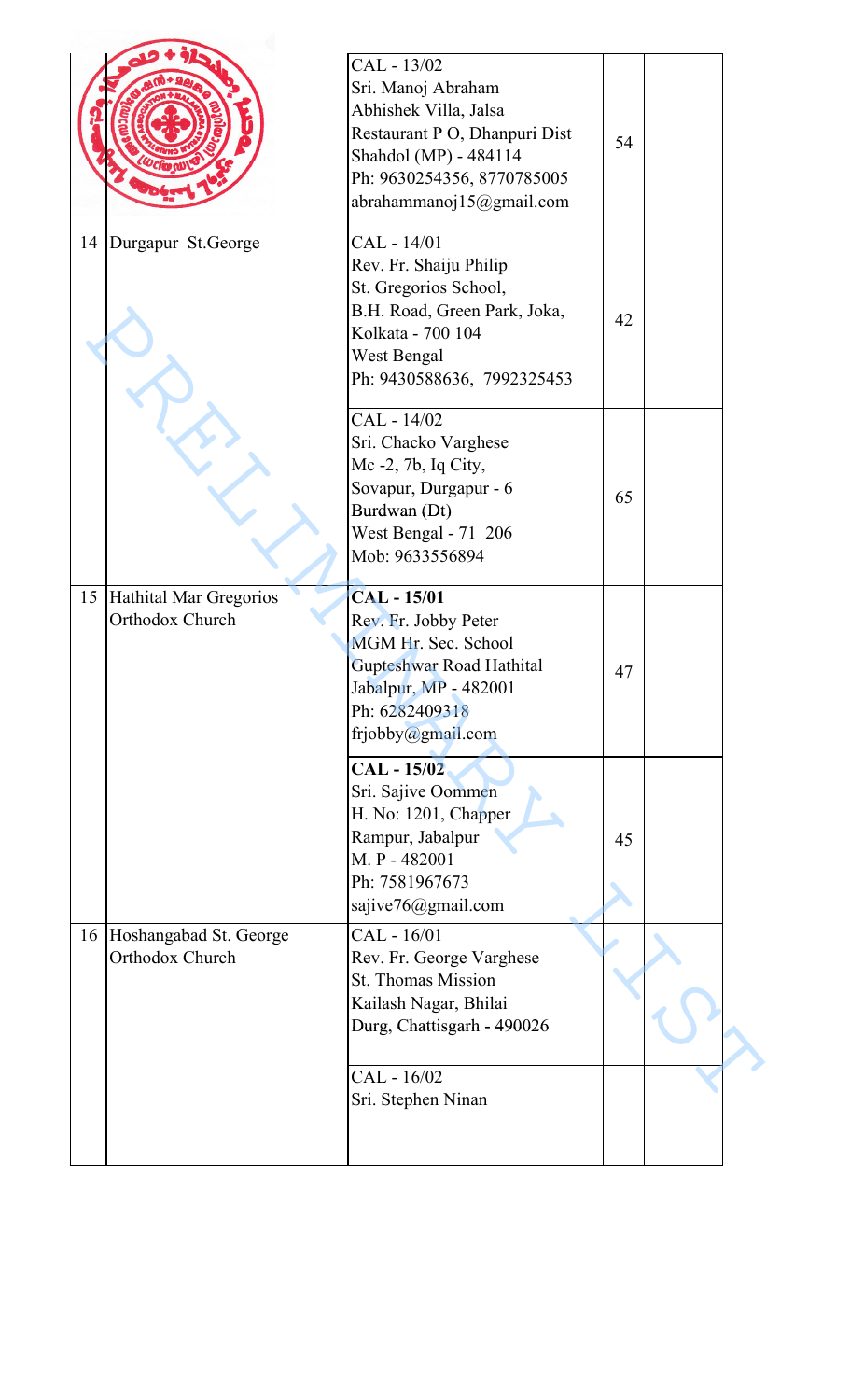| 17 | Guwahati Mar Gregorios | <b>CAL-17/01</b>                                    |    |  |
|----|------------------------|-----------------------------------------------------|----|--|
|    | Church                 | Rev. Fr. Sajin thomas                               |    |  |
|    |                        | Mar Gregorios Orthodox Church                       |    |  |
|    |                        | Adarsha colony Near                                 |    |  |
|    |                        |                                                     |    |  |
|    |                        | K. V. School, Maligaon                              |    |  |
|    |                        | Guwahati-Assam - 781 011                            |    |  |
|    |                        | Ph: 9495020051                                      |    |  |
|    |                        | sajinmathewthomas@gmail.com                         |    |  |
|    |                        |                                                     |    |  |
|    |                        | CAL - 17/02                                         |    |  |
|    |                        | Sri. Rajan K. V                                     |    |  |
|    |                        | Jaiguru, Amingon                                    |    |  |
|    |                        | Kamarup District                                    |    |  |
|    |                        | Assam - 781 031                                     |    |  |
|    |                        | Ph: 9764086231                                      |    |  |
|    |                        | rajankvpune@gmail.com                               |    |  |
|    |                        |                                                     |    |  |
| 18 | Itarsi St.John's       | CAL - 18/01                                         |    |  |
|    |                        | Rev. Fr. Ranju K. Skaria                            |    |  |
|    |                        | MGM Hr. Sec School                                  |    |  |
|    |                        | Raisalpur Road                                      | 39 |  |
|    |                        | Hoshangabad - 461111                                |    |  |
|    |                        | Ph: 9406600240                                      |    |  |
|    |                        | ranjuskaria@gmail.com                               |    |  |
|    |                        | CAL-18/02                                           |    |  |
|    |                        | Sri. Thomas Mathew                                  |    |  |
|    |                        | Satpuda Colony Ward No: 1                           |    |  |
|    |                        | Old Itarsi                                          | 50 |  |
|    |                        | Itarsi - 461 111                                    |    |  |
|    |                        | shibumathew35@gmail.com                             |    |  |
| 19 | Itanagar St. Gregorios | CAL - 19/01                                         |    |  |
|    |                        | Rev. Fr. Jijin Sam James                            |    |  |
|    |                        | St. Mary's Mission School                           |    |  |
|    |                        |                                                     |    |  |
|    |                        | P. Sector, Ittanagar<br>Arunachal Pradesh - 791 111 | 30 |  |
|    |                        |                                                     |    |  |
|    |                        | jijinsamjames@gmail.com                             |    |  |
|    |                        | Ph: 9545620369                                      |    |  |
|    |                        | CAL - 19/02                                         |    |  |
|    |                        | Sri. Mr. Shibu Thomas                               |    |  |
|    |                        | Qtr No: 183, Type - 3                               |    |  |
|    |                        | P. Sector Itanagar                                  |    |  |
|    |                        | Arunachal Pradesh - 791 111                         |    |  |
|    |                        | Ph: 9402277604                                      |    |  |
|    |                        | thomashibus@gmail.com                               |    |  |
|    |                        |                                                     |    |  |
| 20 | Jabalpur St.George     | CAL - 20/01                                         |    |  |
|    |                        | Rev. Fr. Geevarghese Varghese                       |    |  |
|    |                        | St. George Orthodox Church                          | 40 |  |
|    |                        | Ridge Road, Jabelpur                                |    |  |
|    |                        | Ph: 9830543959                                      |    |  |
|    |                        | geevargheseachen@gmail.com                          |    |  |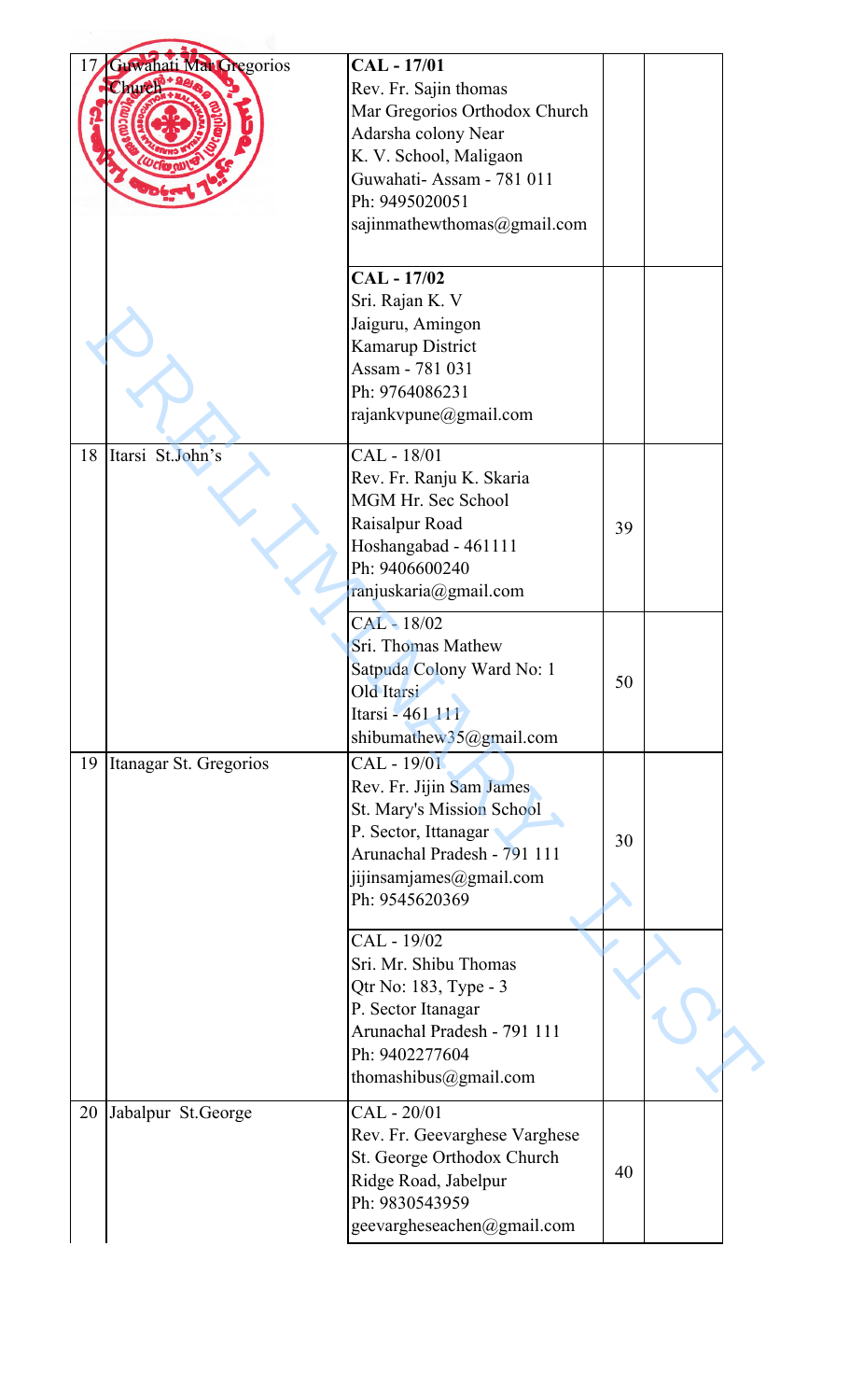|    |                          | CAL-20/02                      |    |  |
|----|--------------------------|--------------------------------|----|--|
|    |                          | Sri. T. V. Chacko              |    |  |
|    |                          | A -121, Priyadarshini Colony   |    |  |
|    |                          | Dumna Road, Jabalpur           | 55 |  |
|    |                          | Pin: 482005                    |    |  |
|    |                          | Ph: 9406717612                 |    |  |
|    |                          | jsvarghese30@gmail.com         |    |  |
| 21 | Jagadalpur St. Thomas    | $CAL - 21/01$                  |    |  |
|    |                          | Rev. Fr. Joji Rajan            |    |  |
|    |                          | Maruthimoottil House           | 40 |  |
|    |                          | Mangaram, Konni                |    |  |
|    |                          | $CAL - 21/02$                  |    |  |
|    |                          | Mr. Ninan Thomas               | 63 |  |
|    |                          |                                |    |  |
| 22 | Jamshedpur Mar Gregorios | CAL - 22/01                    |    |  |
|    |                          | Rev. Fr. Jose Mathew           |    |  |
|    |                          | St. Gregorios Orthodox Church, |    |  |
|    |                          | Jamshedpur                     | 52 |  |
|    |                          | Kadma P.O                      |    |  |
|    |                          | Jharkhand - 831 005            |    |  |
|    |                          | Ph: 9479493791                 |    |  |
|    |                          | munnuachen@gmail.com           |    |  |
|    |                          | CAL - 22/02                    |    |  |
|    |                          | Sri. George Mathew             |    |  |
|    |                          | G 2, Mittal Park View          |    |  |
|    |                          | Residency, Gangotri            |    |  |
|    |                          | Complex, Kodma                 | 58 |  |
|    |                          | Jamshedpur - 831 005           |    |  |
|    |                          | Ph: 9631997989                 |    |  |
|    |                          | georgemathew5000@gmail.com     |    |  |
| 23 |                          | CAL-23/01                      |    |  |
|    | Katini St.Mary's         | Rev. Fr. Paul Thomas           |    |  |
|    |                          | EWS-35 Collectorate            |    |  |
|    |                          | Sudharnyas Colony              |    |  |
|    |                          | Jhinjhari, Katni - 483501      | 45 |  |
|    |                          | Ph: 9407719076                 |    |  |
|    |                          | anishpaulthomas@gmail.com      |    |  |
|    |                          | CAL - 23/02                    |    |  |
|    |                          | Sri. Thomas George             | 57 |  |
|    |                          |                                |    |  |
|    | 24 Korba Mar Gregorios   | CAL - 24/01                    |    |  |
|    |                          | Rev. Fr. Shaji P. Joshua       |    |  |
|    |                          | MGM Hr Sec. School             |    |  |
|    |                          | Balconagar, Korba              | 48 |  |
|    |                          | Pin - 495 684                  |    |  |
|    |                          | Ph: 9179526565                 |    |  |
|    |                          | fr.shajijoshua@gmail.com       |    |  |
|    |                          |                                |    |  |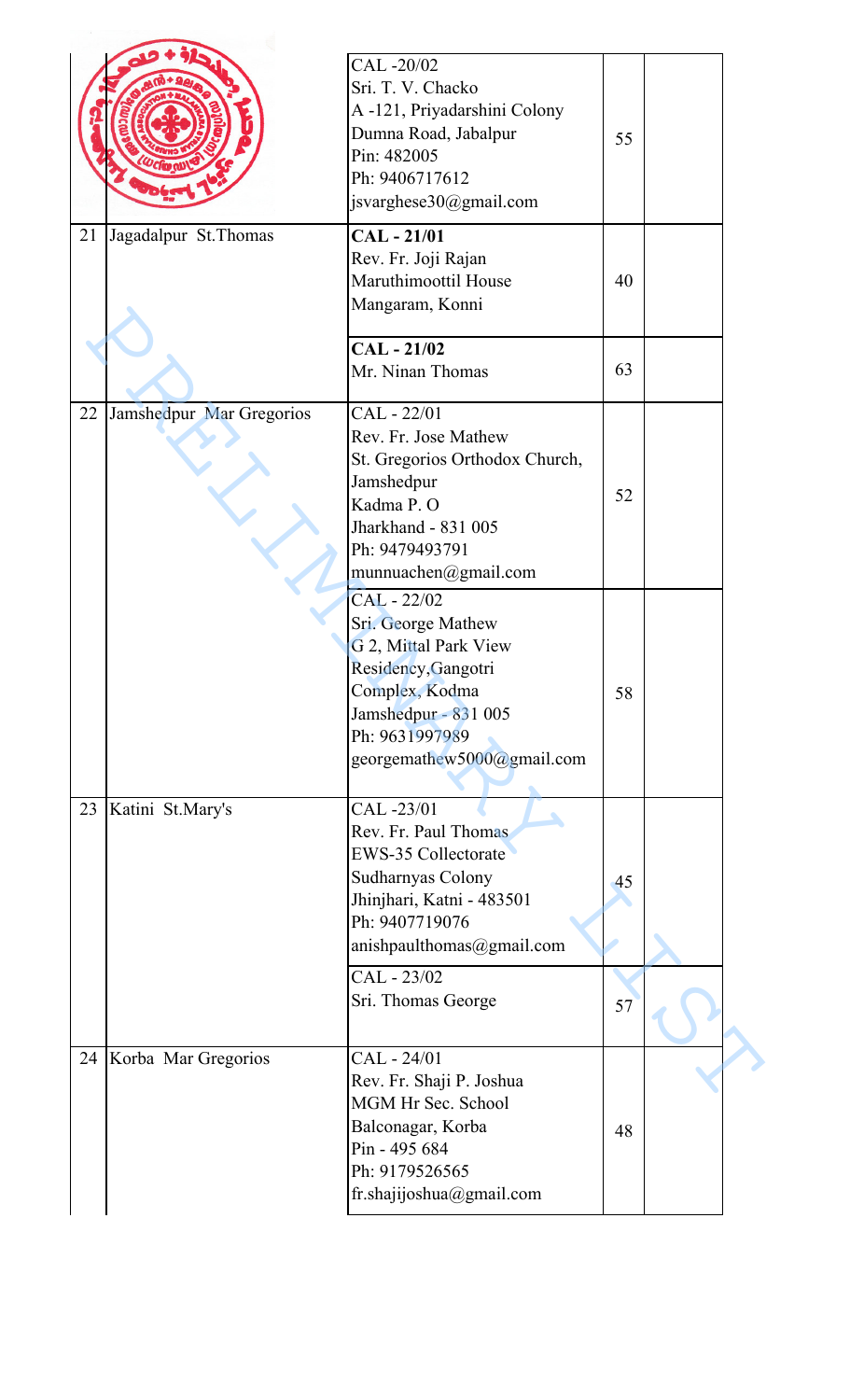|                                   | CAL - 24/02                                 |    |  |
|-----------------------------------|---------------------------------------------|----|--|
|                                   | Sri. Bijumon Joy(Bijumon Joy)               |    |  |
|                                   | MIG 1/112, SVBP Nagar                       |    |  |
|                                   | Jamnipali, Korba                            |    |  |
|                                   | Chattisgarh - 495450                        |    |  |
|                                   |                                             |    |  |
| 25<br><b>Kuwait Mar Gregorios</b> | CAL - 25/01                                 |    |  |
| Orthodox Maha Edavaka             | Rev. Fr. Giju George                        |    |  |
|                                   | P.O. Box - 80                               |    |  |
|                                   | Safat - 13001, Kuwait                       | 47 |  |
|                                   | Ph: 00965 65161350, 0091                    |    |  |
|                                   | 7692823242                                  |    |  |
|                                   | trgijugeorge@gmail.com                      |    |  |
|                                   | CAL - 25/02                                 |    |  |
|                                   | Sri. Jacob Thomas Vallelil                  |    |  |
|                                   | P.O.Box - 3358                              |    |  |
|                                   | Safat - 13034, Kuwait                       | 46 |  |
|                                   | Ph: 00965 66406760                          |    |  |
|                                   | jacobvallelil@gmail.com                     |    |  |
|                                   | CAL - 25/03                                 |    |  |
|                                   | Sri. John P. Joseph                         |    |  |
|                                   | Jleeb Al-Shyoukh                            |    |  |
|                                   | Bldg - 609, Floor - 5                       | 56 |  |
|                                   | Flat - 20, Kuwait                           |    |  |
|                                   | Ph: 00965 56578200                          |    |  |
|                                   | johnjoseph3@gmail.com                       |    |  |
|                                   | CAL - 25/04                                 |    |  |
|                                   | Sri. Thomas Kuruvilla                       |    |  |
|                                   | Jleeb Al-Shyoukh                            |    |  |
|                                   | Block - 4, Street - 8                       |    |  |
|                                   | Day Fresh Bldg, Kuwait                      | 62 |  |
|                                   | Ph: 00965 98008235                          |    |  |
|                                   | thomascgnr96@gmail.com                      |    |  |
|                                   |                                             |    |  |
|                                   | CAL - 25/05                                 |    |  |
|                                   | Sri. Biju George                            |    |  |
|                                   | Jleeb Al-Shyoukh                            |    |  |
|                                   | Block -4, Street - 4                        | 50 |  |
|                                   | Address Bldg, Kuwait                        |    |  |
|                                   | Ph: 00965 66387935                          |    |  |
|                                   | bijuulanadu@gmail.com                       |    |  |
|                                   | CAL - 25/06                                 |    |  |
|                                   | Sri. Shaji Varghese                         |    |  |
|                                   | Floor - 13, P.O. Box - 95                   |    |  |
|                                   | N. B. K. Head Quarters                      | 50 |  |
|                                   | Safat - 13001, Kuwait<br>Ph: 00965 99409530 |    |  |
|                                   | shaji14@gmail.com                           |    |  |
|                                   |                                             |    |  |
|                                   | CAL - 25/07                                 |    |  |
|                                   | Sri. Shiju John                             |    |  |
|                                   | P.O. Box - 21998                            |    |  |
|                                   | Safat - 13080, Kuwait                       | 47 |  |
|                                   | Ph: 00965 66899448                          |    |  |
|                                   | $mail.$ shiju@gmail.com                     |    |  |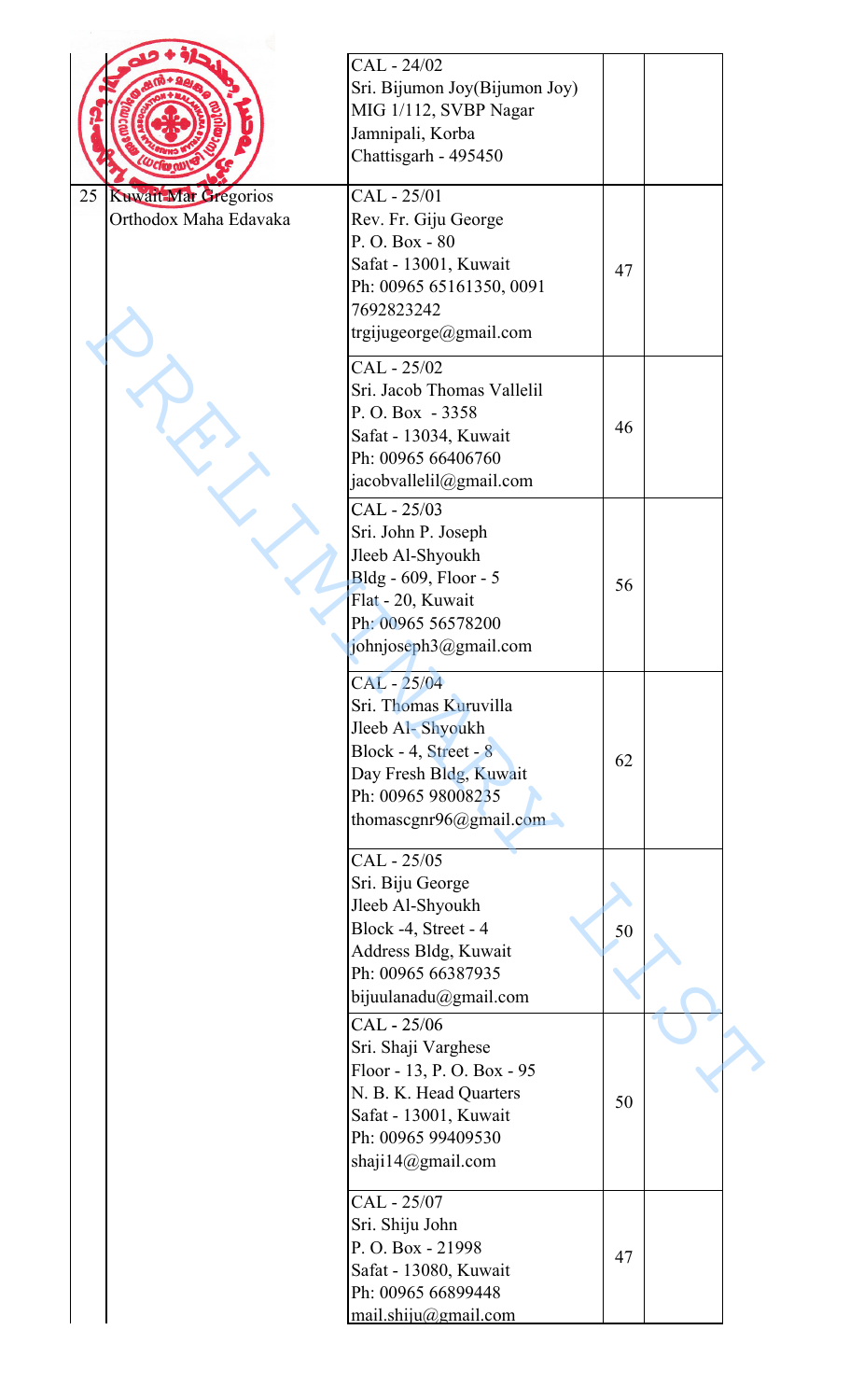|    |                                           | CAL - 25/08<br>Sri. Samuel Chacko<br>P. B. No: 21248<br>Safat - 13073, Kuwait<br>Ph: 00965 66516255<br>samuelchacko68@yahoo.com                                                            | 54 |  |
|----|-------------------------------------------|--------------------------------------------------------------------------------------------------------------------------------------------------------------------------------------------|----|--|
|    |                                           | CAL - 25/09<br>Sri. Manoj P. Abraham<br>Jleeb Al- Shyoukh<br>Block -4, Street - 3<br>Bldg-7B17, Kuwait<br>00965 69905616<br>manoj.pabraham@yahoo.com                                       | 45 |  |
|    | 26 Kolar Mar Gregorios Orthodox<br>Church | CAL - 26/01<br>Rev. Fr. Lijo John<br>MGO Church<br>Priyanka Nagar<br>Kolar Road, Bhopal<br>Madhyapradesh - 402042<br>Ph: 8109576423<br>frlijojohn@gmail.com                                | 38 |  |
|    |                                           | CAL - 26/02<br>Sri. Joy P. Kuriakose<br>H. No. 54-A, Aamra Vihar<br>Colony, Phase - I, Nayapura<br>Kolar Road, Bhopal<br>Madhyapradesh - 462042<br>Ph: 9425372872<br>jpkuriakose@gmail.com | 62 |  |
|    |                                           | CAL - 26/03<br>Sri. Binu M. Kurian<br>H. No. 56 Mahabali Nagar<br>Kolar Road, Bhopal<br>Madhyapradesh -462042<br>Ph: 9826399170<br>mbinukurian1971@gmail.com                               | 50 |  |
| 27 | Kondagaon St. Thomas                      | CAL - 27/01<br>Rev. Fr. P. T. Thomas<br>St. Thomas Orthodox Syrian<br>Church<br>Kondagaon, Sasgipol<br>Chattisgarh - 494 226<br>Ph: 90745 32523<br>frptthomas@hotmail.com                  | 64 |  |
|    |                                           | CAL - 27/02<br>Sri. B. John<br><b>Near Girls HSS</b><br>Kondagaon P.O<br>Kondagaon<br>Chattisgarh - 494226<br>Ph: 9425596056<br>nishealajohn@gmail.com                                     | 56 |  |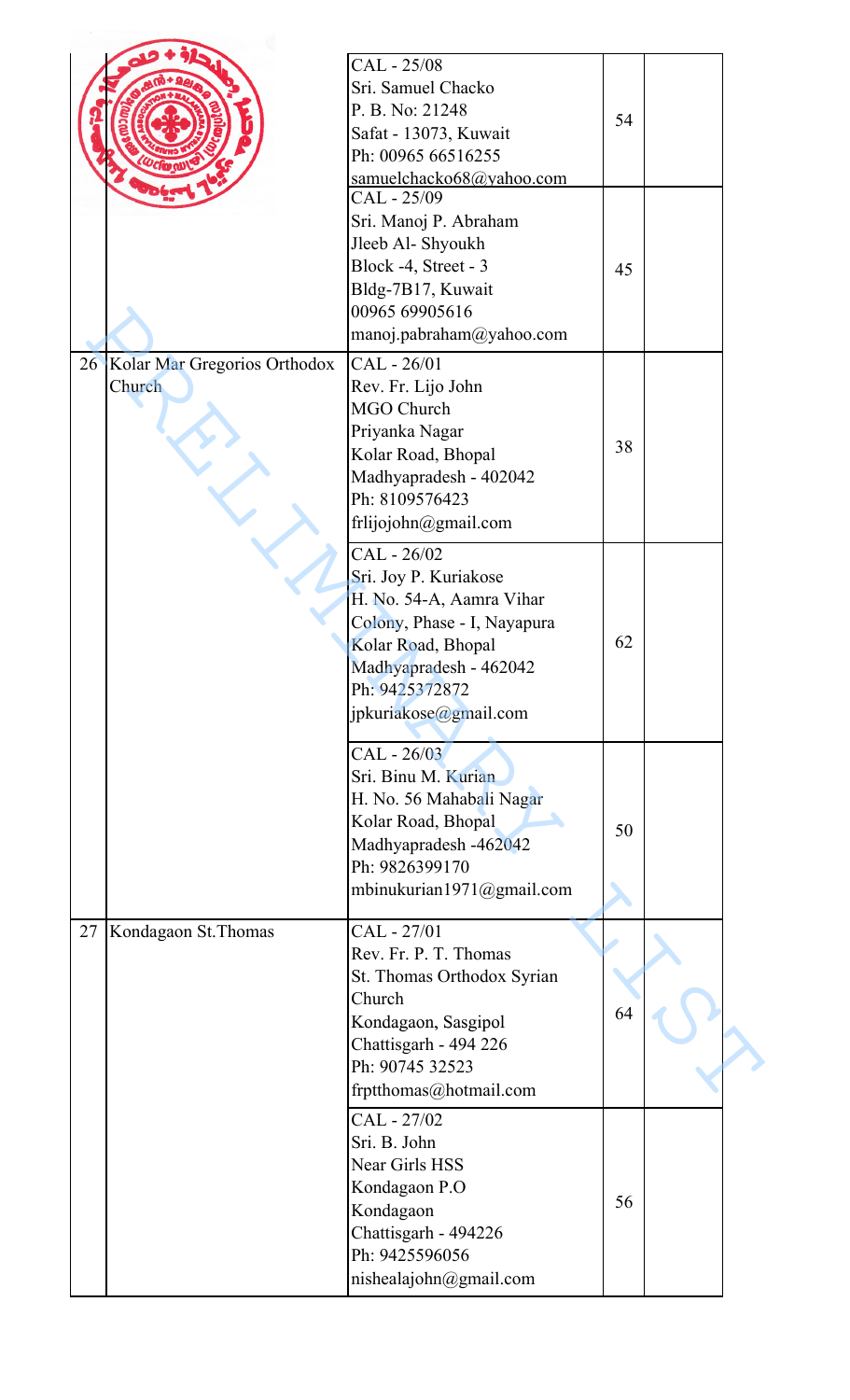| 28 | <b>St. George Cathedral</b><br>agpur | <b>CAL-28/01</b><br>Rev. Fr. Anish Joseph Varughese<br>St. George Orthodox Cathedral<br>No. 100A/5A, Church Road, Near<br>MGM School, Jafak Nagar,<br>Nagpur-440013<br>Ph: 6238459964<br>anishjvc@gmail.com | 38 |  |
|----|--------------------------------------|-------------------------------------------------------------------------------------------------------------------------------------------------------------------------------------------------------------|----|--|
|    |                                      | <b>CAL-28/02</b><br>Sri. M.G John<br>16, Rathode Layout, Annat Nagar,<br>Kathole Road, Nagpur- 440013,<br>Maharastra<br>Ph: 9373102098<br>mgjohn $15@g$ mail.com                                            | 56 |  |
|    |                                      | CAL-28/03<br>Sri. Anil Mathew<br>Flat No. 104, Akkash Estate-11<br>Ekatmata Nagar, Jaitala, Nagpur-<br>440036<br>Ph: 8605081799<br>anil51272@gmail.com                                                      | 49 |  |
|    |                                      | <b>CAL-28/04</b><br>Sri. Joseph Cherian<br>Panthrandil snehabhavan, 12<br>Sujata Layout, Indraprasth Nagar<br>BHAMTI, Nagpur- 440022<br>Ph: 9767898221<br>Joseph1cherian@gmail.com                          | 55 |  |
| 29 | Patna Mar Gregorios                  | <b>CAL-29/01</b><br>Rev. Fr. Varghese P. Joshua<br>Mar Gregorios Orthodox Church<br>M. G. M Vision School<br>LCT Ghat, Patna - 1<br>Ph: 6206464984<br>varghesepjoshua@gmail.com                             | 40 |  |
|    |                                      | <b>CAL-29/02</b><br>Sri. Shibu Samuel<br>201, Kashi Place<br><b>DAK Bunglow Road</b><br>Patna - 800001<br>Ph: 9334413261<br>shibusam@hotmail.com                                                            | 43 |  |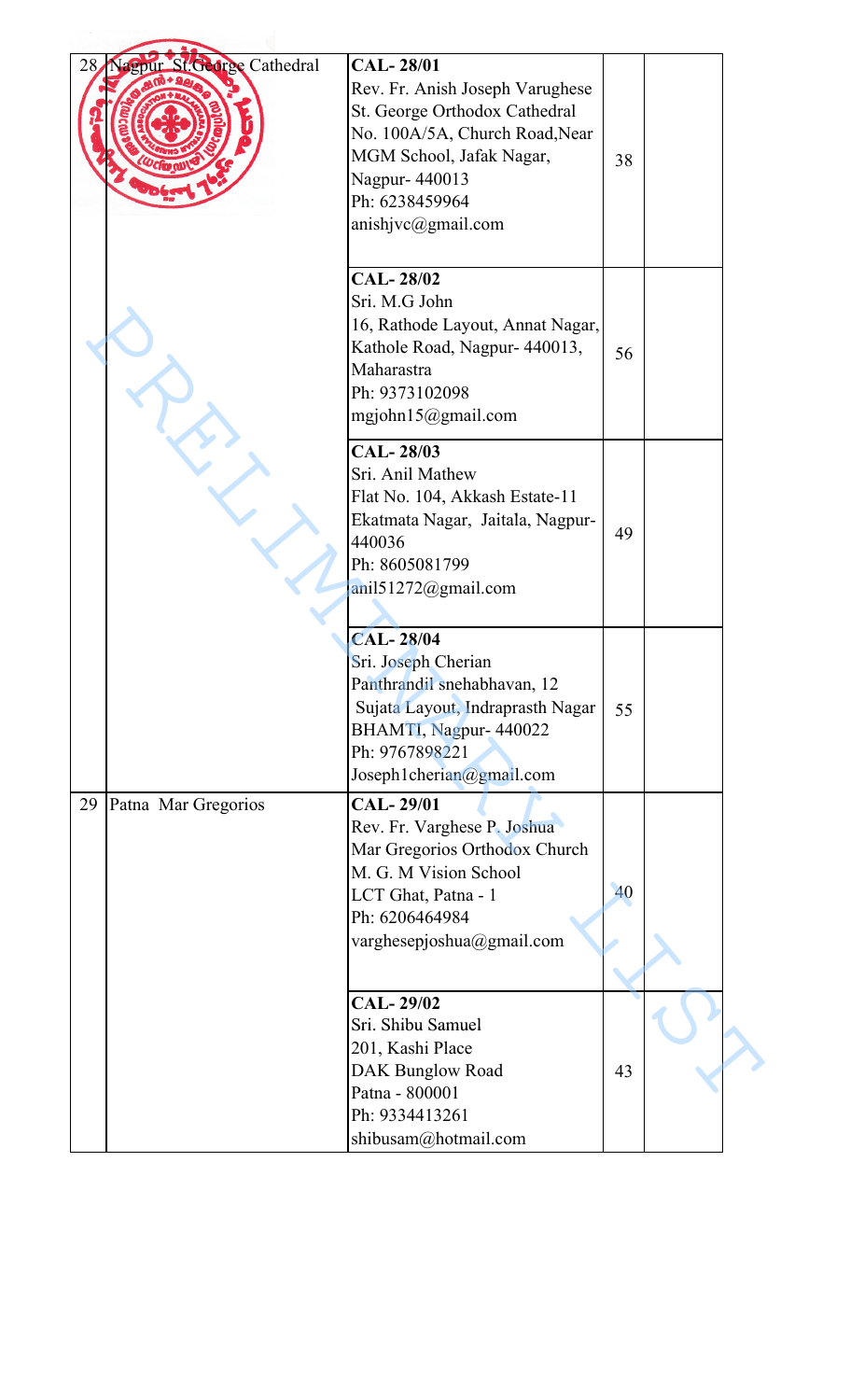| 30 <sub>l</sub> | Raipur St. Mar         | CAL - 30/01                    |    |  |
|-----------------|------------------------|--------------------------------|----|--|
|                 |                        | Rev. Fr. Jacob Thomas          |    |  |
|                 |                        | E - 92, Gayatri Nagar          |    |  |
|                 |                        | Near MGM School                |    |  |
|                 |                        |                                | 50 |  |
|                 |                        | Shanker Nagar P. O             |    |  |
|                 |                        | Raipur - 492 007               |    |  |
|                 |                        | frjacobthomas@rediffmail.com   |    |  |
|                 |                        | CAL - 30/02                    |    |  |
|                 |                        | Sri. Anil Mathews              |    |  |
|                 |                        | MIG - 9, Tati bandh            |    |  |
|                 |                        | Raipur - 492 099               | 59 |  |
|                 |                        | Ph: 89594 33577, 9424213127    |    |  |
|                 |                        | anil.mini2007@yahoo.co.in      |    |  |
|                 |                        | CAL - 30/03                    |    |  |
|                 |                        | Sri. Jacob Koshy               |    |  |
|                 |                        |                                |    |  |
|                 |                        | LIG - 50, CGHB Colony          |    |  |
|                 |                        | Tatibandh                      | 52 |  |
|                 |                        | Raipur - 492 099               |    |  |
|                 |                        | Ph: 9826428848                 |    |  |
|                 |                        | jacobkoshy44@yahoo.co.in       |    |  |
| 31              | Rajhara St.Stephen's   | <b>CAL-31/01</b>               |    |  |
|                 |                        | Rev. Fr. Aju K. Varghese       |    |  |
|                 |                        | <b>St. Thomas Mission</b>      |    |  |
|                 |                        | Mar Theodosius MARG            |    |  |
|                 |                        | Kailashnagar, Bhilai           | 44 |  |
|                 |                        | C. G - 490026                  |    |  |
|                 |                        | Ph: 9993369665                 |    |  |
|                 |                        | ajuachenkattanam@gmail.com     |    |  |
|                 |                        | $CAL - 31/02$                  |    |  |
|                 |                        | Sri. K. C. Chacko              |    |  |
|                 |                        | Jawaharlal Nehru Ward No: 08   |    |  |
|                 |                        | Chilkhalakasa Dalli - Rajarah. | 66 |  |
|                 |                        | Balod, C. G - 491228           |    |  |
|                 |                        | Ph: 7770818429                 |    |  |
|                 |                        |                                |    |  |
| 32              | Rajanadagaon St.Mary's | CAL - 32/01                    |    |  |
|                 |                        | Rev. Binoj M. Baby             |    |  |
|                 |                        | St. Mary's Orthodox Church     |    |  |
|                 |                        | Dongargaon Road, Paneka        |    |  |
|                 |                        | Chowk, Basantpur               | 42 |  |
|                 |                        | Rajnandgaon - 491 441          |    |  |
|                 |                        | Chattisgarh                    |    |  |
|                 |                        | Ph: 9407539040                 |    |  |
|                 |                        | binoj.baby@gmail.com           |    |  |
|                 |                        | CAL - 32/02                    |    |  |
|                 |                        | Sri. Samuel Varghese           |    |  |
|                 |                        | Vardhaman Nagar/Poonam         |    |  |
|                 |                        | colony, Rajnandgaon            | 59 |  |
|                 |                        | Chattisgargh - 491 441         |    |  |
|                 |                        | Ph: 9300216515                 |    |  |
|                 |                        |                                |    |  |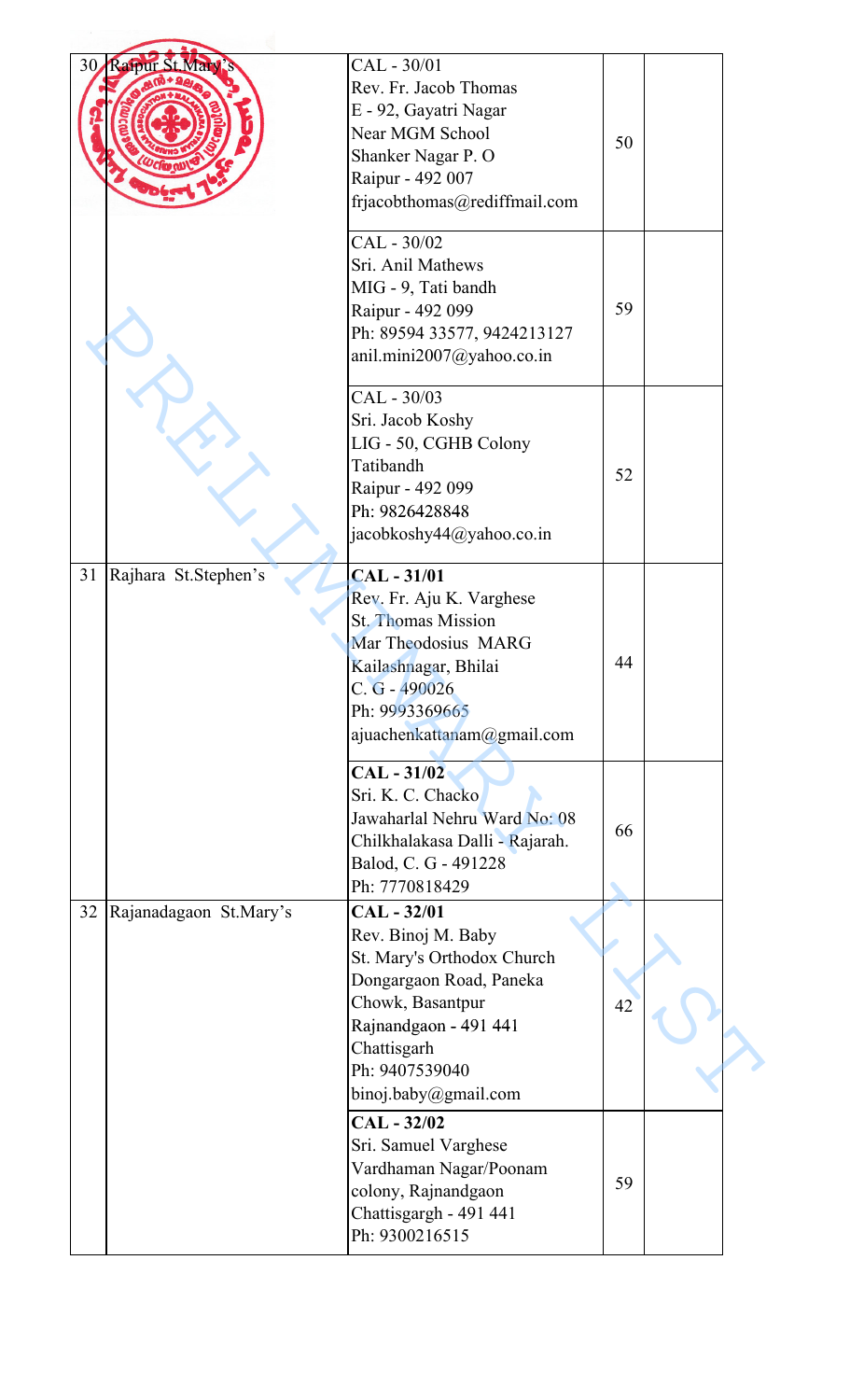| 33 | Ranchi St. Stephen's   | CAL - 33/01<br>Rev. Fr. Subin Daniel<br>St. Stephens Orthodox Syrian<br>Church<br>4/18 New Area GandhiNagar,<br>Ranchi - 834002<br>Ph: 8547334561<br>subindaniel1983@gmail.com               | 38 |                            |  |
|----|------------------------|----------------------------------------------------------------------------------------------------------------------------------------------------------------------------------------------|----|----------------------------|--|
|    |                        | CAL - 33/02<br>Adv. K. Joy<br>Flat No: CD217, Sector - 03<br>HEC Township P.O<br>Dhurwa, Ranchi - 834004<br>Ph: 9470131222<br>joykreuben@gmail.com                                           | 76 |                            |  |
| 34 | Raigarah Mar Gregorios | <b>CAL-34/01</b><br>Rev. Fr. M.J Mathew<br>Mar Gregorios Orthodox Church<br>Near Shalini Convent School<br>Boirdadar, Raigarh<br>Chattisgarh-46001<br>Ph: 9424767464<br>mjmathew968@yahoo.in | 54 |                            |  |
|    |                        | <b>CAL-34/02</b><br>Sri. Jacob john<br>A-11, Bank Colony<br>Shailendra Nagar<br>Raigarh-496001<br>Ph: 9981636691<br>johnjacob171962@gmail.com                                                | 59 |                            |  |
| 35 | Rewa St. Thomas        | CAL-35/01<br>Rev. Fr. Biju Daniel<br>25/185, St. Thomas Orthodox<br>Church, Verikattu Battalion, PTS<br>Chawk, Rewa - 486001<br>Ph: 9752199614<br>bijudaniel@gmail.com<br>CAL -35/02         | 37 |                            |  |
|    |                        | Sri. Sajji John<br>John Villa<br>Upavan nagar, Bodabagh<br>Rewa - 486 001<br>Ph: 9302810981<br>lionsajjijohn@gmail.com                                                                       | 59 |                            |  |
| 36 | Rourkela St.Paul's     | <b>CAL-36/01</b><br>Rev. Fr. Jose K. Varghese<br>St. Paul's Orthodox Syrian Church<br>P.O Jagda, Jhirpani<br>Rourkela - 769042 (ODISHA)<br>Ph: 9685966567<br>frjosekv62@gmail.com            | 59 | M. C.<br>Member<br>2017-22 |  |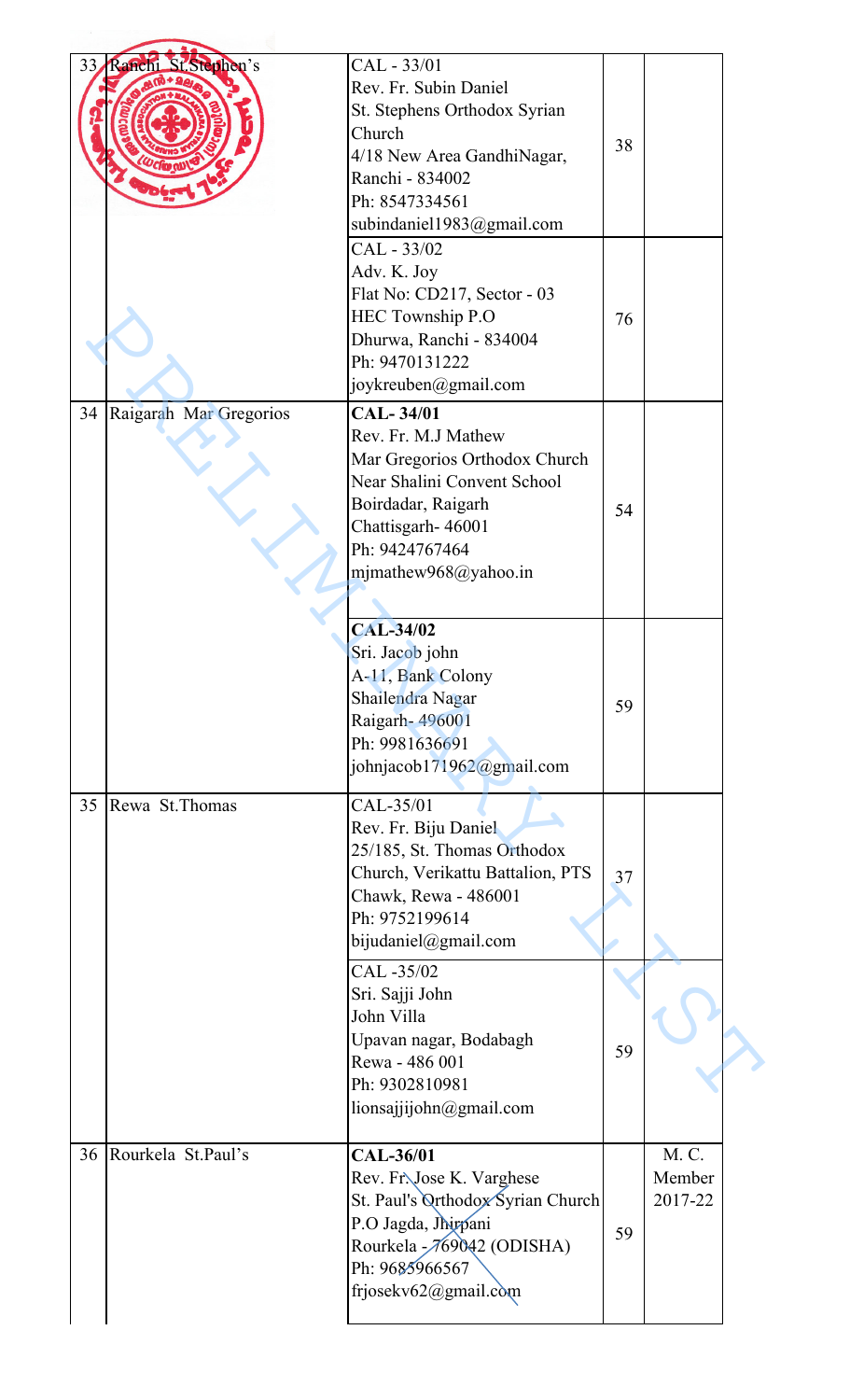| 37 | Satna St, Gregorios  | <b>CAL-36/02</b><br>Sri. K. V. James<br>S3M6, Kalinga Vihar Chhend<br>Rourkela - 769015, (ODISHA)<br>Ph: 9437082714<br>james.kv@gmail.com<br>CAL - 37/01<br>Rev. Fr. Shinu Cherian<br>Joy Villa, Street - 9<br>Rajendra Nagar<br>Satna, M. P - 485001<br>Ph: 8208253298<br>shinucherian@gmail.com | 54<br>37 |  |
|----|----------------------|---------------------------------------------------------------------------------------------------------------------------------------------------------------------------------------------------------------------------------------------------------------------------------------------------|----------|--|
|    |                      | CAL - 37/02<br>Sri. K. Varghese<br>MIG - 78, Bharhut Nagar<br>Satna, M. P - 485 001<br>Ph: 9407017721<br>shijujohnson07@gmail.com                                                                                                                                                                 | 65       |  |
| 38 | Saugor Mar Gregorios | <b>CAL-38/01</b><br>Rev. Fr. Jobin P. Abraham<br>Mar Gregorios Orthodox Church<br>Anand Nagar, Road No. 2<br>Makronia, Sagar- 470001<br>Ph: 9995282995, 9496904995<br>jobinpadanilathu@gmail.com                                                                                                  | 37       |  |
|    |                      | CAL-38/02<br>Sri. Aji Kurien<br>QTR No. G1(Old) Tilli Hospital<br>Campus, Shivaji Ward, Sagar,<br>M.P<br>Ph: 9977114705<br>aji kurien@rediffmail.com                                                                                                                                              | 48       |  |
| 39 | Sarni St. Thomas     | <b>CAL-39/01</b><br>Rev. Fr. Cijo Chacko<br>Principal MGM Hr. Sec. School<br>Bagdona Pathakhere (Post)<br>Betul (Dist), M. P - 460 449<br>Ph: 9340903595                                                                                                                                          | 33       |  |
|    |                      | <b>CAL-39/02</b><br>Sri. Viju Thomas<br>Near Supper D162,<br>MP PCL Sarni (Post) Sarni<br>Betul (Dist), M. P - 460447<br>Ph: 9425657402<br>melvinviju2k3@gmail.com                                                                                                                                | 47       |  |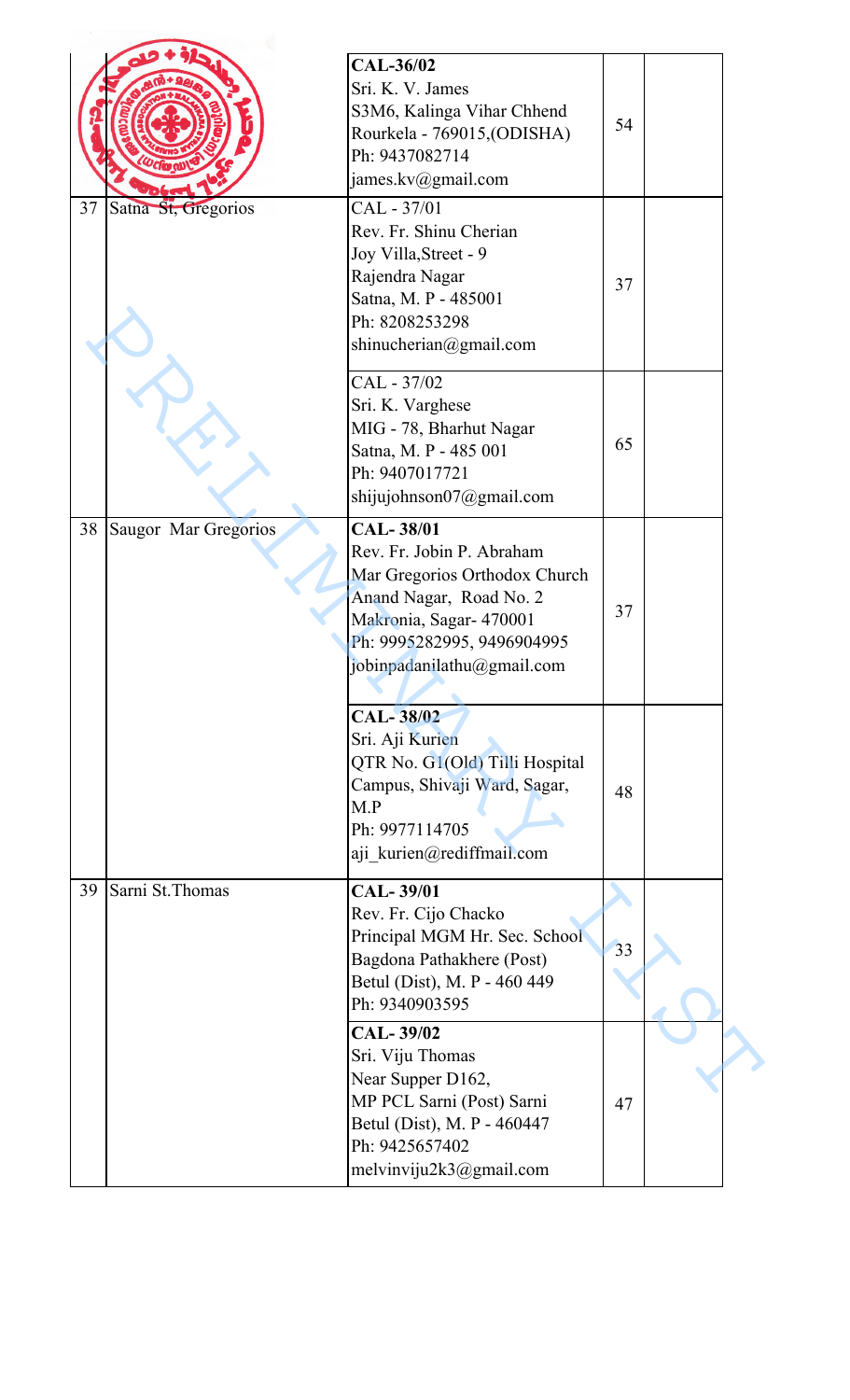| 40 | Kuwait St. Basil Indian<br>Orthodox Church | CAL - 40/01<br>Rev. Fr. Mathew M. Mathew<br>Madathil Kizhakethil House<br>Manappally North P. O<br>Karunagappally, Kollam, Kerala<br>Ph: 96567602296<br>frmathewmm79@gmail.com | 43 |  |
|----|--------------------------------------------|--------------------------------------------------------------------------------------------------------------------------------------------------------------------------------|----|--|
|    |                                            | CAL -40/02<br>Sri. Binu Chempalayam<br>Chempalayam House<br>Kadachira, Pallickal P. O<br>Kattanam, Kerala<br>Ph: 965 60617882<br>binuchempalayam@gmail.com                     | 47 |  |
|    |                                            | CAL - 40/03<br>Sri. Mathew Varghese<br>Kalathivila Melethil House<br>Kudassanad, Poozhikkad P.O<br>Kerala<br>Ph: 96565604736<br>mathewvarghese84@gmail.com                     | 46 |  |
| 41 | Kuwait, St. Stephen's                      | CAL-41/01<br>Rev. Fr. John Jacob<br>St. Stephens Indian Orthodox<br>Church, P. O. Box -28659<br>Safat - 13147, Kuwait<br>frjacob@gmail.com                                     | 42 |  |
|    |                                            | CAL - 41/02<br>Sri. Anil Abraham<br>P. O Box No: 28659<br>Safat - 13147, Kuwait<br>anilabraham2008@gmail.com                                                                   | 43 |  |
|    |                                            | CAL - 41/03<br>Sri. James George<br>P. O. Box No: 28659<br>Safat - 13147, Kuwait<br>jameskwt@yahoo.com                                                                         | 57 |  |
|    |                                            | CAL - 41/04<br>Sri. Biju P. Abraham<br>P. O. Box No: 28659<br>Safat - 13147, Kuwait<br>bijuabraham1959@gmail.com                                                               | 49 |  |

## **ELECTED MANAGING COMMITTEE MEMBERS 2017-22**

| $\cap$ 1<br>$\mathbf{L}$ | Name |  |
|--------------------------|------|--|
| 11 V .                   |      |  |
|                          |      |  |